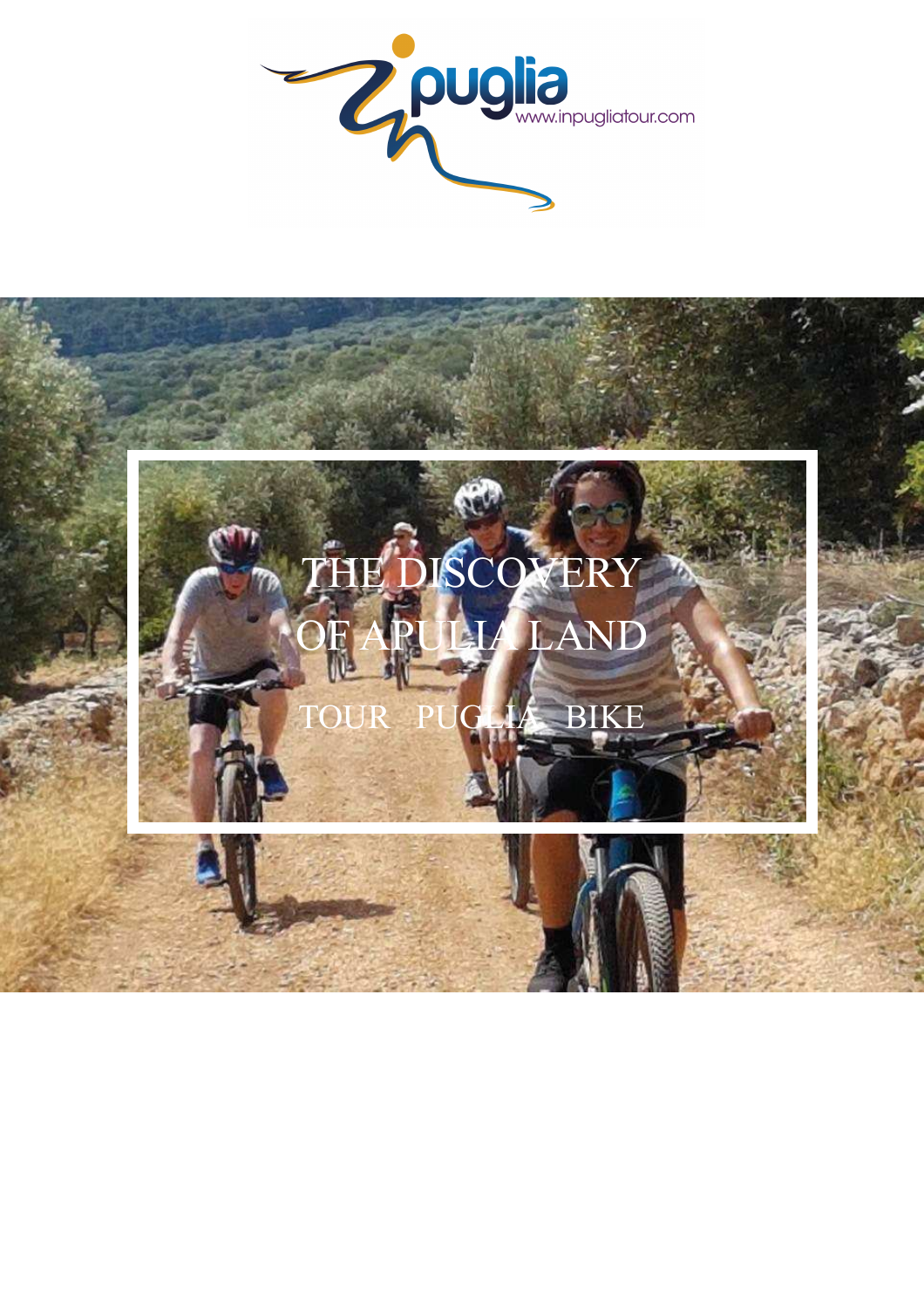**Puglia, treasure chest of stories to discover, among the remains of a story that tells of myths, legendary figures and extraordinary figures lives who loved this land. Puglia magic, restless, wild. Puglia, the land of castles and ancient villages, artists and artisans, musicians and comedians. Puglia to discover, to live, not to be forgotten.** 

**InPugliatour organizes a 7-day tour among the most beautiful cities of Apulia. We will guide you through castles and monuments. We will take you into the exciting discovery stories and traditions, tastes and sounds.** 

### **Day 1 - WELCOME IN PUGLIA!**

**Reception in the afternoon with accommodation in hotels.** 

**Following the meeting with the Tour Guide for the explanation of the routes to be carried out during the week and try the bikes.** 



**9.00 Breakfast at the hotel and meeting with the tour guides.** 

**Route of about 40 km (4 hours) of moderate difficulty, with unleashed asphalt road and low traffic. This event takes place in the hills of the low Murgia and the sea,** 

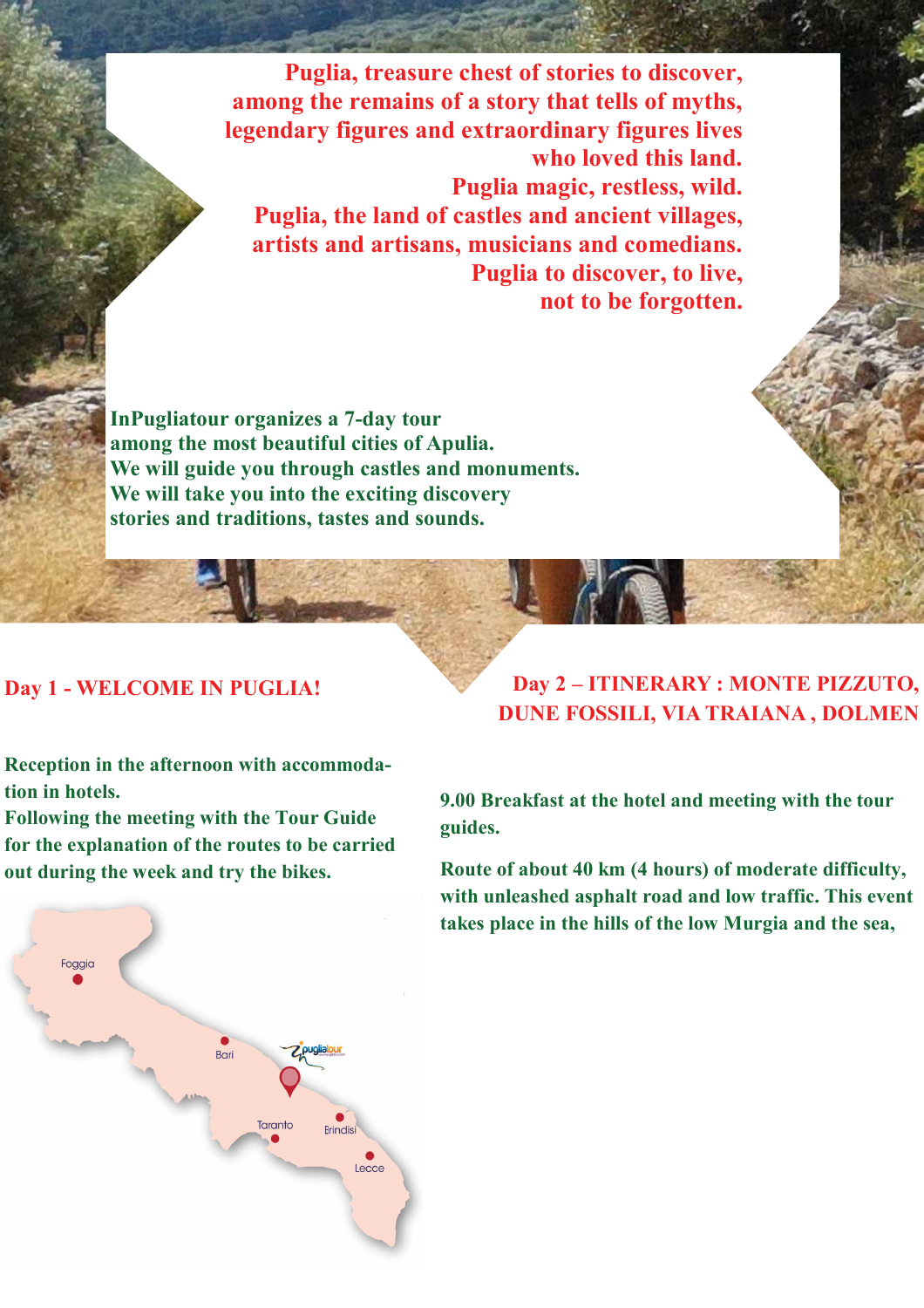## **Day 3 – ITINERARY : VALLE D'ITRIA – CISTERNINO**

**9.00 Breakfast at the hotel and meeting with the tour guides.** 

**Route of about 40 km (4 – 5 hours) of moderate difficulty, with unleashed asphalt road and low traffic. The event takes place between the Valle d'Itria also known as the Valley of the Trulli and the medieval village Cisternino, which in recent years has received various tourist acknowledgments.** 

**During the tour it will stop at one vinery next tasting.** 

**Return to hotel and dinner.** 



# **Day 4 – ITINERARY : EGNAZIA – ULIVI PLURICENTENARI**

**9.00 Breakfast at the hotel and meeting with the tour guides. Route of about 40 km (4 hours) of difficulty average, with low traffic asphalt road. The route runs through the plain of olive trees that thin out towards Egnazia, the ancient port city before Messapica then Roman. During the tour it will stop at the port of Savelletri. Return to hotel and dinner.**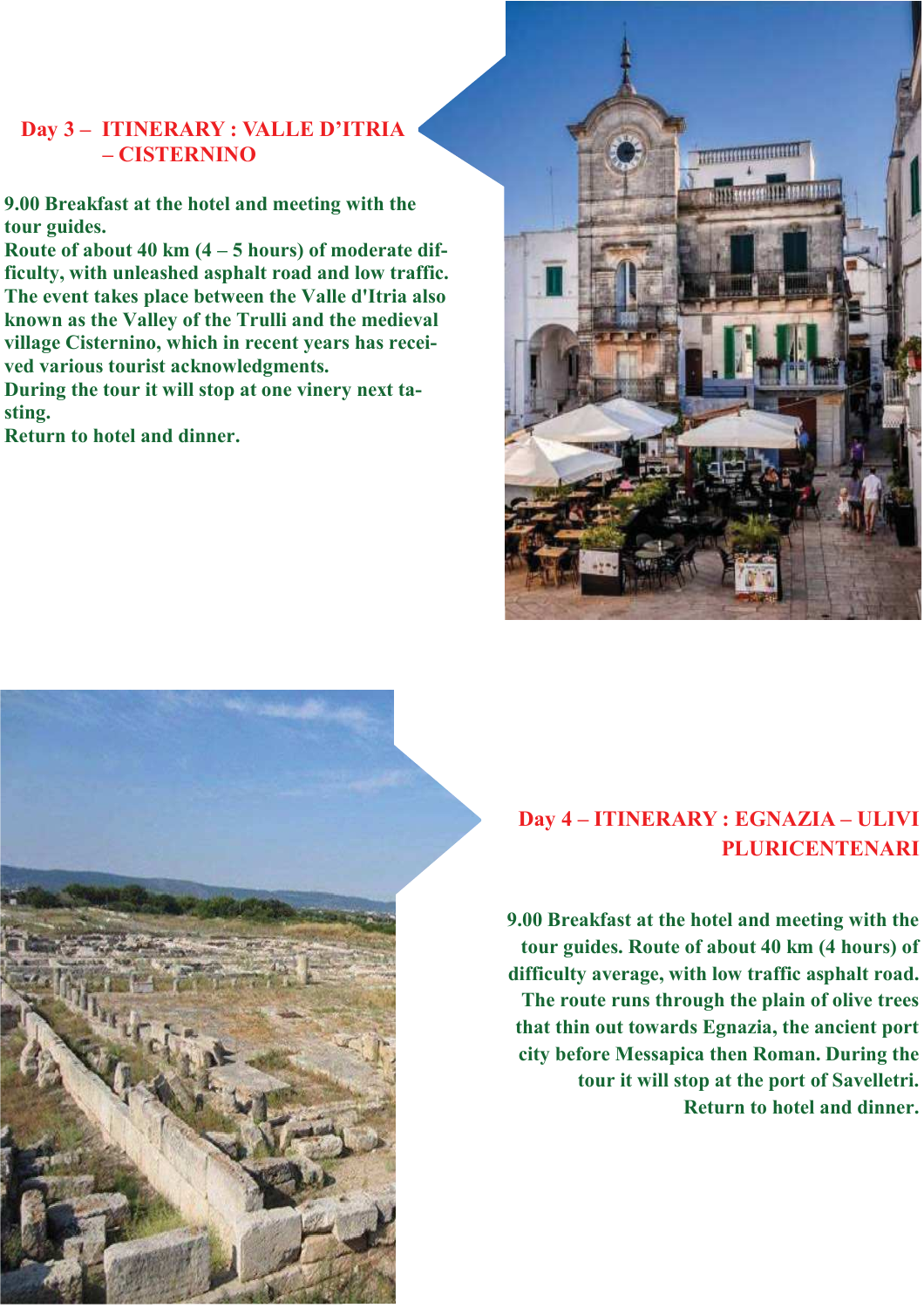## **Day 5 – ITINERARY : VIA DEI COLLI – FRANTOI IPOGEI - OSTUNI**

**9.00 Breakfast at the hotel and meeting with the tour guides. Route of about 40 km ( 4 - 5 hours) medium difficulty, with unleashed road and asphalt low traffic. This event takes place in the direction Ostuni, the white city before continuing on discovery of oil mills. During the tour a stop at a farm where there It will be the tasting of typical products. Return to hotel and dinner.** 



**9.00 Breakfast at the hotel and meeting with the tour guides. Route of about 50 km (4-5 hours) medium-high difficulty, with low asphalt road traffic. This event takes place in the direction of Alberobello, capital of trulli and Unesco site. During the tour it will stop in the country. Return to hotel and dinner.** 

> **Day 7 – ITINERARY : GREE TINGS AND DEPARTURE**

 **9.00 Breakfast at the hotel and final greetings.**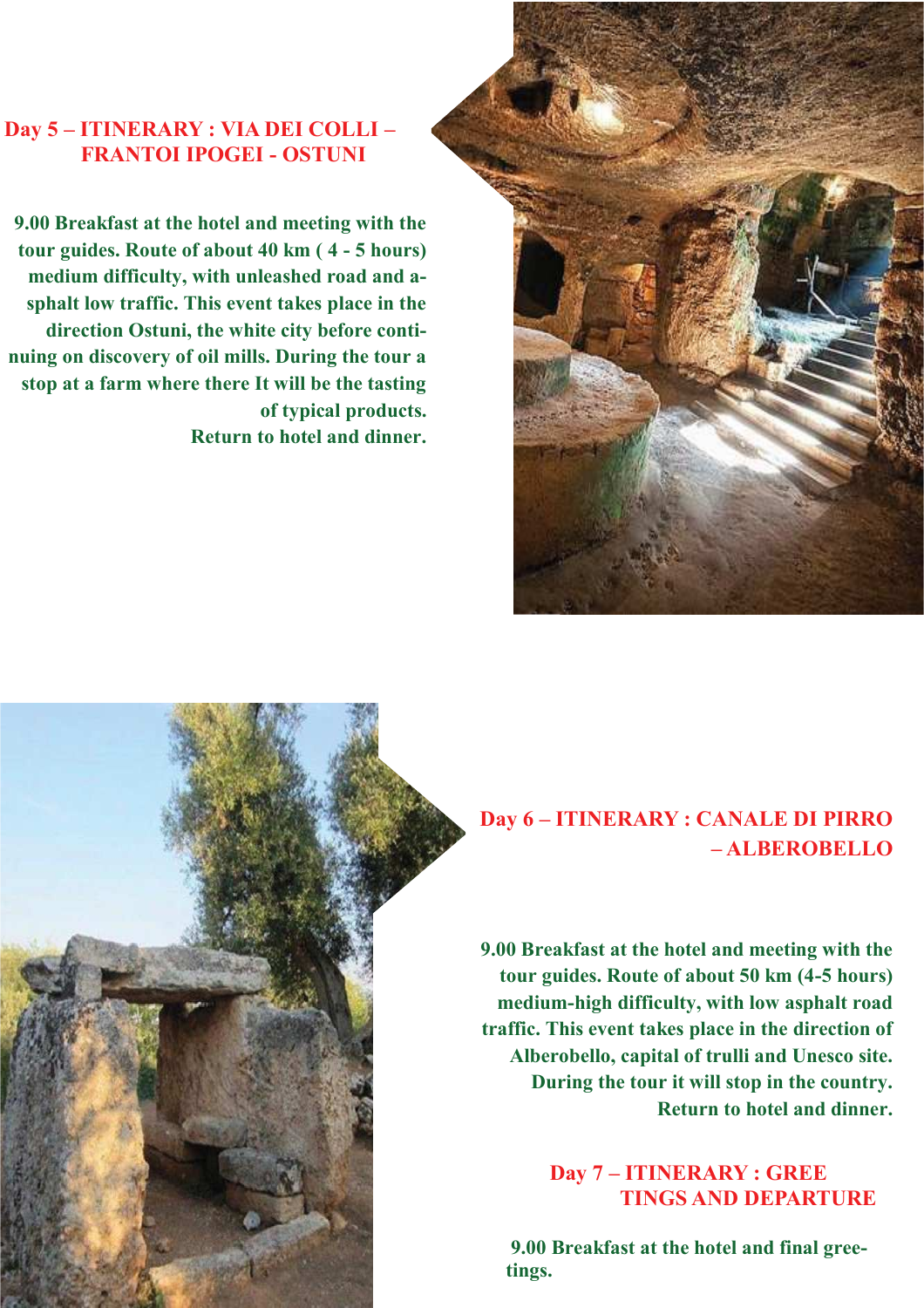| Day 1                                        | <b>Bus GT</b> | Arrival and accomodation in hotel Following the meeting with<br>$\bullet$<br>the Tour Guide fort he explanation oft he routest o be carried<br>out during the week and try the bikes.<br>Dinner in hotel and evening at lesiure                                                                     | Dinner<br>Overnight                            |
|----------------------------------------------|---------------|-----------------------------------------------------------------------------------------------------------------------------------------------------------------------------------------------------------------------------------------------------------------------------------------------------|------------------------------------------------|
| Day 2<br><b>Itinerario</b><br>Pezze di Greco | <b>Bici</b>   | 9.00 Breakfast at the hotel and meeting with the tour guide.<br>$\bullet$<br>Route of about 40 km (4 hours) Itinerary : Monte Pizzuto -<br>$\bullet$<br>Dune fossili, via traiana, dolmen<br>Return in hotel<br>Dinner in hotel and evening at leisure<br>$\bullet$                                 | <b>Breakfast</b><br><b>Dinner</b><br>Overnight |
| Day 3<br><b>Itinerario</b><br>Cisternino     | <b>Bici</b>   | 9.00 Breakfast at the hotel and meeting with the tour guide.<br>$\bullet$<br>Route of about 40 km ( $4 - 5$ hours) Itinerary : Valle d'Itria -<br>Cisternino . During the tour it wll stop a tone vinery next<br>tasting.<br>Return in hotel<br>Dinner in hotel and evening at leisure<br>$\bullet$ | <b>Breakfast</b><br>Dinner<br>Overnight        |
| Day 4<br><b>Itinerario</b><br>Savelletri     | <b>Bici</b>   | 9.00 Breakfast at the hotel and meeting with the tour guide.<br>$\bullet$<br>Route of about 40 km (4 hours) Itinerary : Egnazia - Savelletri.<br>$\bullet$<br>Return in hotel<br>$\bullet$<br>Dinner in hotel and evening at leisure<br>$\bullet$                                                   | <b>Breakfast</b><br>Dinner<br>Overnight        |